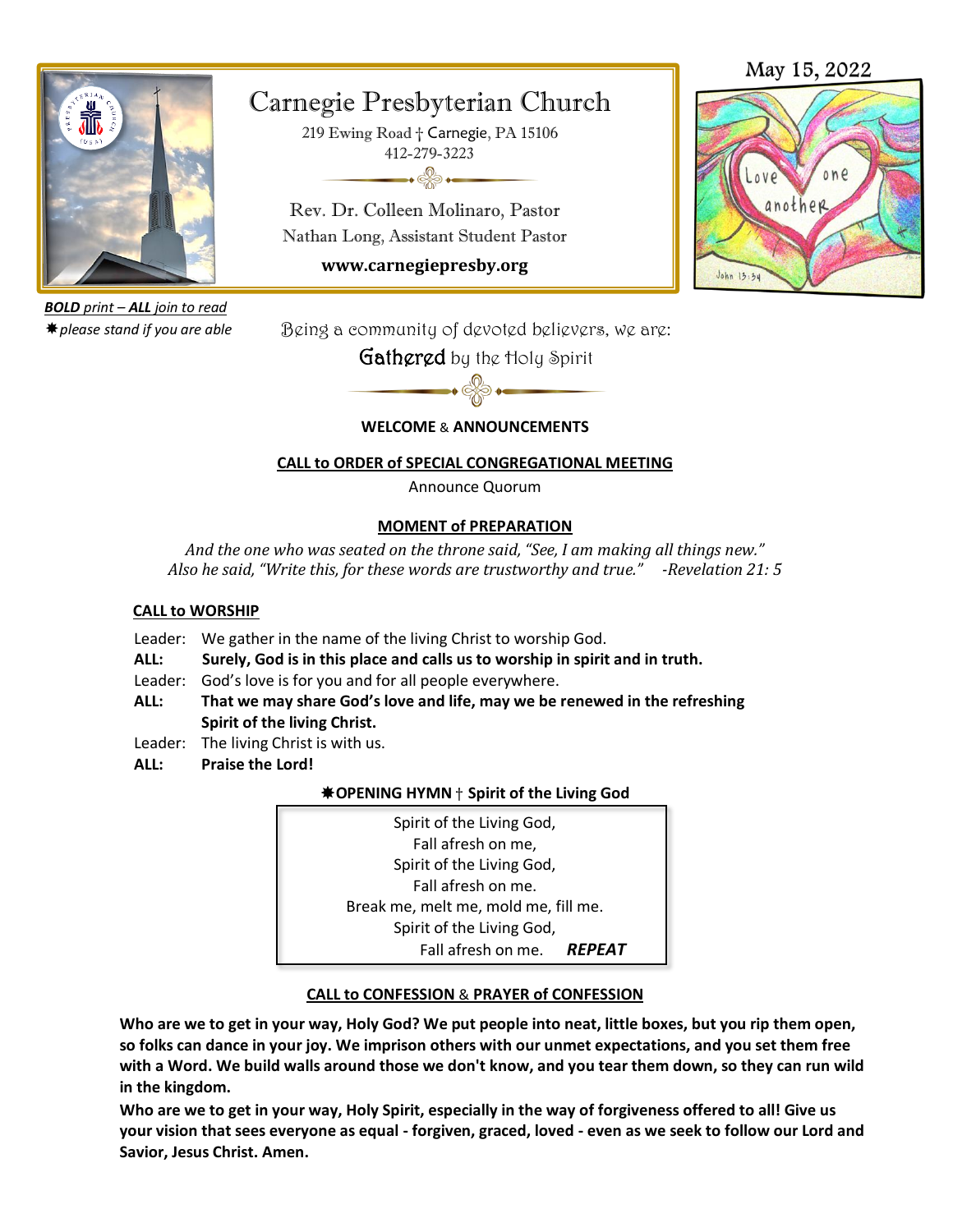#### **PROCLAMATION of GRACE**

#### **SHARING the PEACE of CHRIST**

#### **GLORIA PATRI**

#### **Glory be to the Father, and to the Son, and to the Holy Ghost; as it was in the beginning, is now and ever shall be, world without end. Amen.**

## Growing in faith

#### **PRAISE SONG** † **Thy Word**

#### *CHORUS*

*Thy Word is a lamp unto my feet and a light unto my path Thy Word is a lamp unto my feet and a light unto my path*

> When I feel afraid think I've lost my way Still you're there right beside me And nothing will I fear as long as you are near Please be near me to the end

#### *CHORUS*

I will not forget Your love for me and yet My heart forever is wandering Jesus be my guide and hold me to your side I will love you to the end

Nothing will I fear as long as you are near Please be near me to the end

#### *CHORUS*

And a light unto my path You're the light unto my path

#### **NOMINATING REPORT**

*Ruling Elder*  $\sim$  *Dawn Wood, Class of 2024* 

#### **PRAYER of ILLUMINATION**

#### **SCRIPTURE**

Acts 11:1-18

#### **SERMON**

Hindering God *Rev. Dr. Colleen Molinaro*

#### **HYMN** † **God of Grace and God of Glory**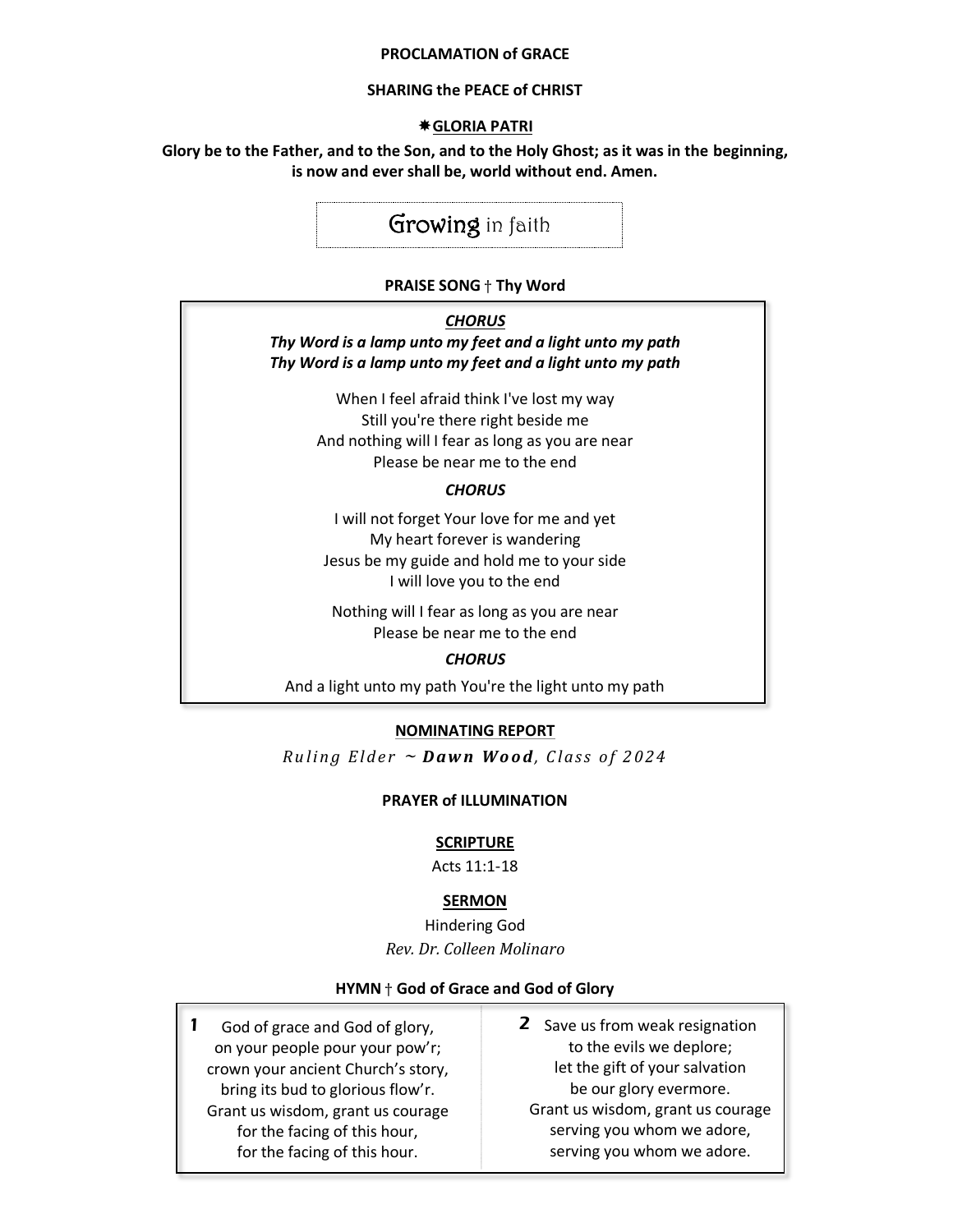#### **ORDINATION** and **INSTALLATION**

*Ruling Elder* ~ *John Kushner*, *Class of 2023 R u l i n g E l d e r* <sup>~</sup> *D aw n W o o d, C l as s o f 2 0 24 Deacon ~ Julie Senchak, Class of 2024* 

#### **PRAYERS of the PEOPLE with LORD'S PRAYER**

**Our Father, who art in heaven hallowed be thy name, thy kingdom come, thy will be done on earth as it is in heaven. Give us this day our daily bread; and forgive us our debts, as we forgive our debtors; and lead us not into temptation but deliver us from evil. For thine is the kingdom, and the power, and the glory, forever. Amen.**

Going to share the good news of God's love

#### **OFFERING of OUR LIVES** & **GIFTS**

*please stand if you are able*

#### **DOXOLOGY**

**Praise God from whom all blessings flow. Praise Him all creatures here below. Praise Him above the heavenly hosts. Praise Father, Son, and Holy Ghost. Amen**

#### **PRAYER of DEDICATION**

#### **CLOSING PRAISE SONG** † **I Will Call Upon the Lord**

| I will call upon the Lord<br>Who is worthy to be praised<br>So shall I be saved from my enemies<br>I will call upon the Lord.<br>I will call upon the Lord |
|------------------------------------------------------------------------------------------------------------------------------------------------------------|
| Who is worthy to be praised<br>So shall I be saved from my enemies<br>I will call upon the Lord.                                                           |
| The Lord liveth and blessed be the Rock<br>And let the God of my salvation be exalted                                                                      |
| I will call upon the Lord<br>Who is worthy to be praised<br>So shall I be saved from my enemies<br>I will call upon the Lord.                              |
| The Lord liveth and blessed be the Rock<br>And let the God of my salvation be exalted                                                                      |
| *CALL for ADJOURNMENT                                                                                                                                      |
| <b>*CHARGE &amp; BLESSING</b>                                                                                                                              |

#### **SENDING** † **Halle Halle**

 Halle, Halle, Hallelujah Halle, Halle, Hallelujah Halle, Halle, Hallelujah Hallelujah, Hallelujah!

Carnegie Presbyterian Church is a caring and serving community of devoted believers in Jesus Christ called to inspire and nurture the spiritual health and physical well-being of our neighboring communities.